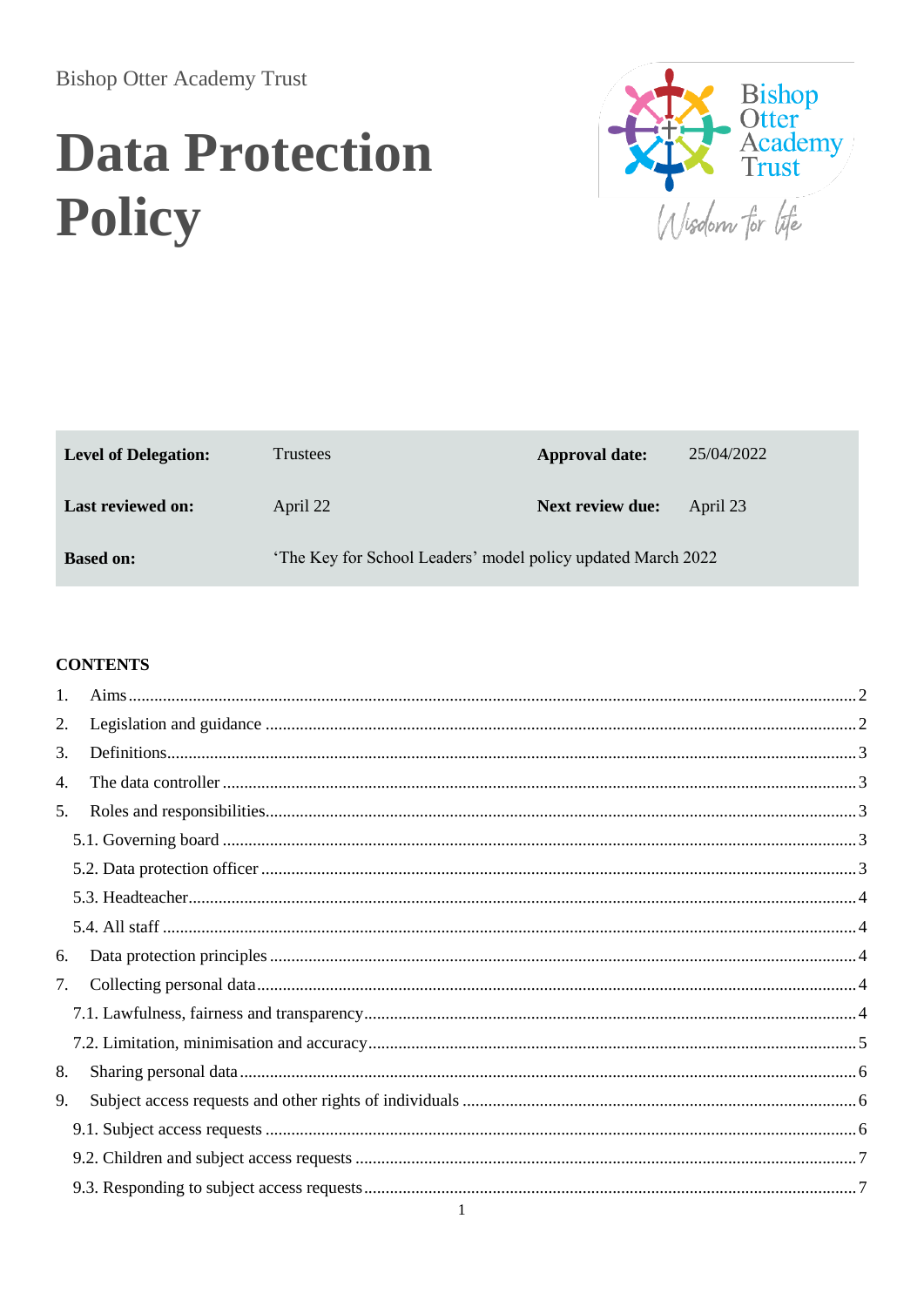| 10. |  |
|-----|--|
| 11. |  |
| 12. |  |
| 13. |  |
| 14. |  |
| 15. |  |
| 16. |  |
| 17. |  |
| 18. |  |
| 19. |  |
| 20. |  |
|     |  |
|     |  |
|     |  |
|     |  |

## <span id="page-1-0"></span>**1. Aims**

Our school aims to ensure that all personal data collected about staff, pupils, parents, governors, visitors and other individuals is collected, stored and processed in accordance with UK data protection law.

This policy applies to all personal data, regardless of whether it is in paper or electronic format.

### <span id="page-1-1"></span>**2. Legislation and guidance**

This policy meets the requirements of the:

- UK General Data Protection Regulation (UK GDPR) the EU GDPR was incorporated into UK legislation, with some amendments, by [The Data Protection, Privacy and Electronic Communications \(Amendments etc\).](https://www.legislation.gov.uk/uksi/2020/1586/made) [\(EU Exit\) Regulations 2020.](https://www.legislation.gov.uk/uksi/2020/1586/made)
- [Data Protection Act 2018 \(DPA 2018\).](http://www.legislation.gov.uk/ukpga/2018/12/contents/enacted)

It is based on guidance published by the Information Commissioner's Office (ICO) on the [UK GDPR.](https://ico.org.uk/for-organisations/guide-to-data-protection/guide-to-the-general-data-protection-regulation-gdpr/)

It meets the requirements of the [Protection of Freedoms Act 2012](https://www.legislation.gov.uk/ukpga/2012/9/part/1/chapter/2) when referring to our use of biometric data (if used).

It also reflects the ICO's [guidance](https://ico.org.uk/for-organisations/guide-to-data-protection/key-dp-themes/guidance-on-video-surveillance/) for the use of surveillance cameras and personal information.

In addition, this policy complies with our funding agreement and articles of association.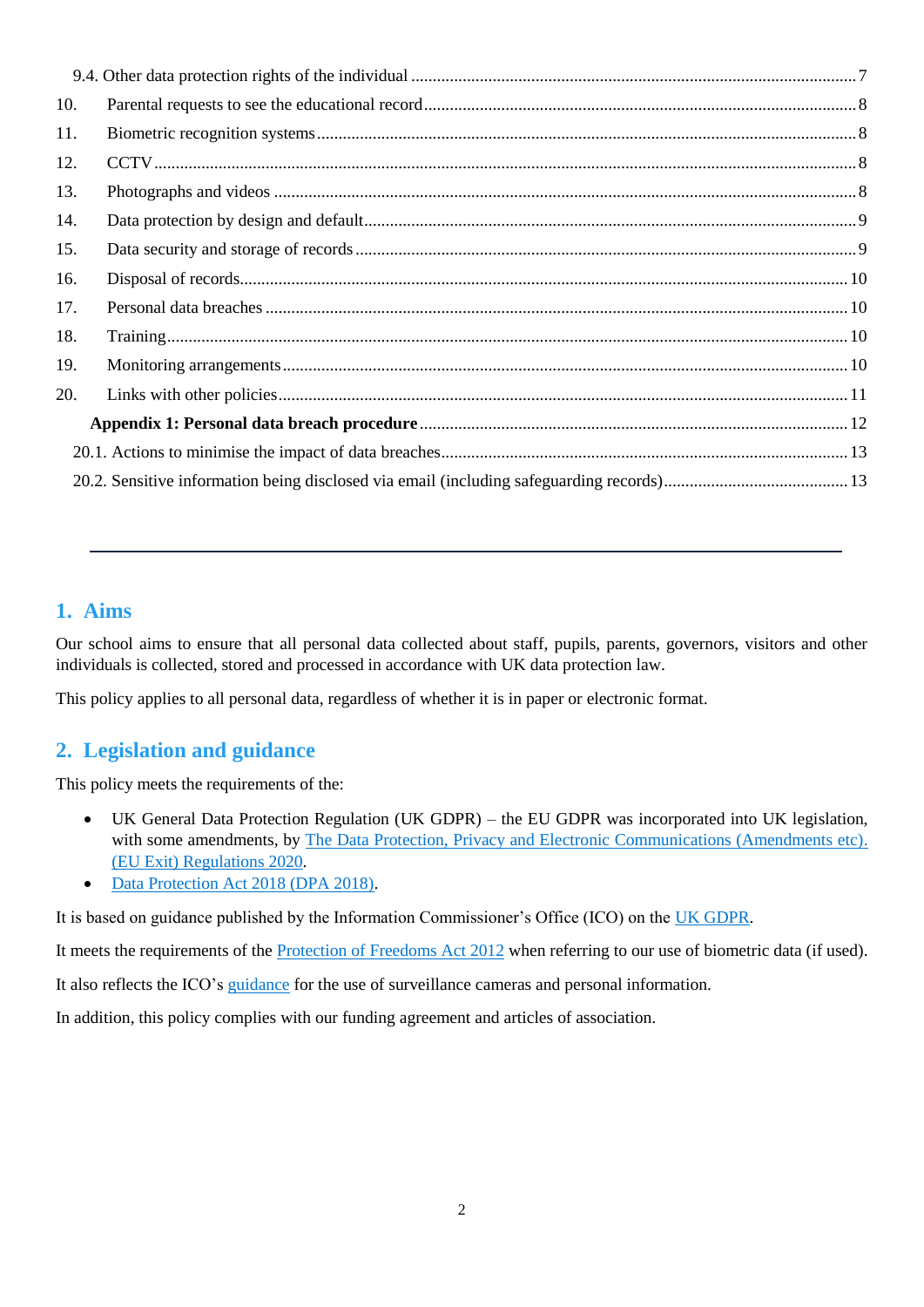## <span id="page-2-0"></span>**3. Definitions**

| <b>Term</b>                                   | <b>Definition</b>                                                                                                                                                                                                                                                                                                                                                                                                                                    |  |
|-----------------------------------------------|------------------------------------------------------------------------------------------------------------------------------------------------------------------------------------------------------------------------------------------------------------------------------------------------------------------------------------------------------------------------------------------------------------------------------------------------------|--|
| <b>Personal data</b>                          | Any information relating to an identified, or identifiable, living individual.<br>This may include the individual's:<br>Name (including initials)<br>Identification number<br>$\bullet$<br>Location data<br>Online identifier, such as a username<br>It may also include factors specific to the individual's physical, physiological, genetic,<br>mental, economic, cultural or social identity.                                                    |  |
| <b>Special categories of</b><br>personal data | Personal data which is more sensitive and so needs more protection, including information<br>about an individual's:<br>Racial or ethnic origin<br>$\bullet$<br>Political opinions<br>٠<br>Religious or philosophical beliefs<br>٠<br>Trade union membership<br>Genetics<br>Biometrics (such as fingerprints, retina and iris patterns), where used for<br>identification purposes<br>$Health - physical or mental$<br>Sex life or sexual orientation |  |
| Processing                                    | Anything done to personal data, such as collecting, recording, organising, structuring,<br>storing, adapting, altering, retrieving, using, disseminating, erasing or destroying.<br>Processing can be automated or manual.                                                                                                                                                                                                                           |  |
| Data subject                                  | The identified or identifiable individual whose personal data is held or processed.                                                                                                                                                                                                                                                                                                                                                                  |  |
| Data controller                               | A person or organisation that determines the purposes and the means of processing of<br>personal data.                                                                                                                                                                                                                                                                                                                                               |  |
| Data processor                                | A person or other body, other than an employee of the data controller, who processes<br>personal data on behalf of the data controller.                                                                                                                                                                                                                                                                                                              |  |
| Personal data<br>breach                       | A breach of security leading to the accidental or unlawful destruction, loss, alteration,<br>unauthorised disclosure of, or access to, personal data.                                                                                                                                                                                                                                                                                                |  |

### <span id="page-2-1"></span>**4. The data controller**

Our trust processes personal data relating to parents, pupils, staff, governors, visitors and others, and therefore is a data controller.

The trust is registered with the ICO / has paid its data protection fee to the ICO, as legally required.

## <span id="page-2-2"></span>**5. Roles and responsibilities**

This policy applies to **all staff** employed by our school, and to external organisations or individuals working on our behalf. Staff who do not comply with this policy may face disciplinary action.

#### <span id="page-2-3"></span>**5.1. Governing board**

The governing board has overall responsibility for ensuring that our school complies with all relevant data protection obligations.

#### <span id="page-2-4"></span>**5.2. Data protection officer**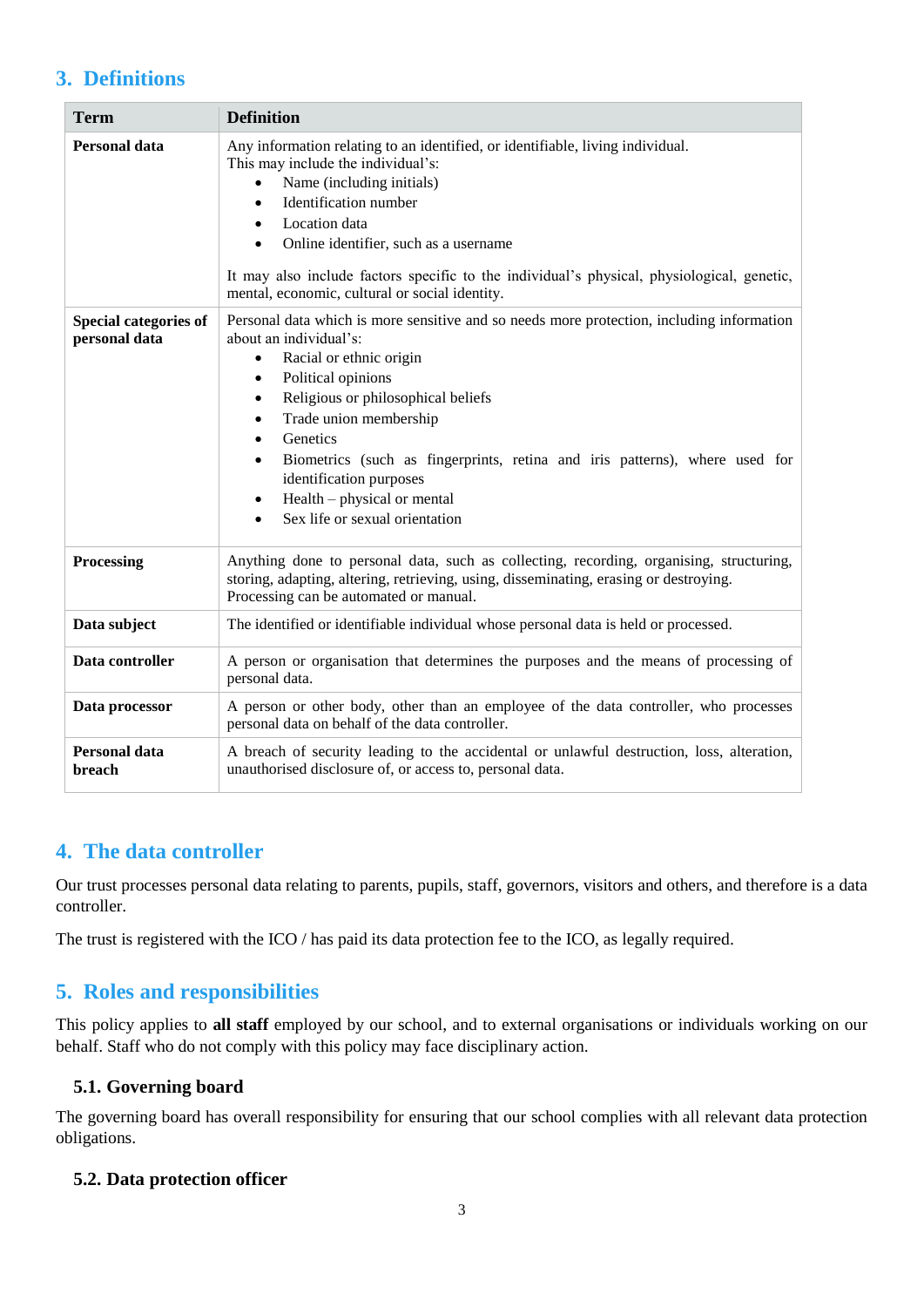The data protection officer (DPO) is responsible for overseeing the implementation of this policy, monitoring our compliance with data protection law, and developing related policies and guidelines where applicable.

They will provide an annual report of their activities directly to the governing board and, where relevant, report to the board their advice and recommendations on school data protection issues.

The DPO is also the first point of contact for individuals whose data the school processes, and for the ICO.

Full details of the DPO's responsibilities are set out in their job description.

Our DPO is David Etherton and is contactable vi[a office@boat.academy.](mailto:office@boat.academy)

In addition, each school in the trust has a data protection lead in addition to our DPO to manage data protection day to day. Please contact the relevant individual school for contact information.

#### <span id="page-3-0"></span>**5.3. Headteacher**

The headteacher acts as the representative of the data controller on a day-to-day basis.

#### <span id="page-3-1"></span>**5.4. All staff**

Staff are responsible for:

- Collecting, storing and processing any personal data in accordance with this policy.
- Informing the school of any changes to their personal data, such as a change of address.
- Contacting the DPO in the following circumstances:
	- $\triangleright$  With any questions about the operation of this policy, data protection law, retaining personal data or keeping personal data secure.
	- $\triangleright$  If they have any concerns that this policy is not being followed.
	- $\triangleright$  If they are unsure whether or not they have a lawful basis to use personal data in a particular way.
	- $\triangleright$  If they need to rely on or capture consent, draft a privacy notice, deal with data protection rights invoked by an individual, or transfer personal data outside the UK.
	- $\triangleright$  If there has been a data breach.
	- $\triangleright$  Whenever they are engaging in a new activity that may affect the privacy rights of individuals.
	- $\triangleright$  If they need help with any contracts or sharing personal data with third parties.

### <span id="page-3-2"></span>**6. Data protection principles**

The UK GDPR is based on data protection principles that our school must comply with.

The principles say that personal data must be:

- Processed lawfully, fairly and in a transparent manner.
- Collected for specified, explicit and legitimate purposes.
- Adequate, relevant and limited to what is necessary to fulfil the purposes for which it is processed.
- Accurate and, where necessary, kept up to date.
- Kept for no longer than is necessary for the purposes for which it is processed.
- Processed in a way that ensures it is appropriately secure.

This policy sets out how the school aims to comply with these principles.

### <span id="page-3-3"></span>**7. Collecting personal data**

#### <span id="page-3-4"></span>**7.1. Lawfulness, fairness and transparency**

We will only process personal data where we have one of 6 'lawful bases' (legal reasons) to do so under data protection law: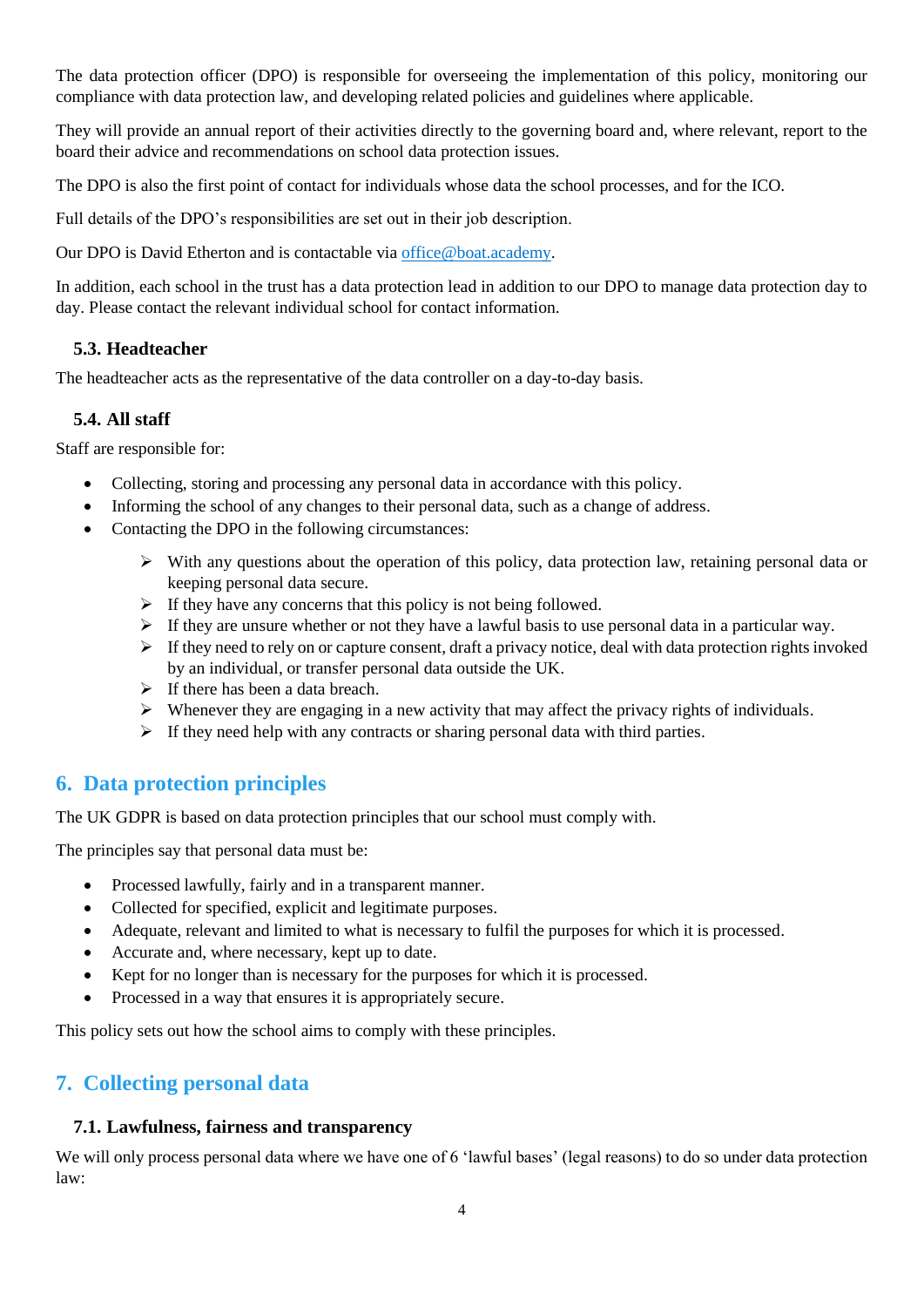- The data needs to be processed so that the school can **fulfil a contract** with the individual, or the individual has asked the school to take specific steps before entering into a contract.
- The data needs to be processed so that the school can **comply with a legal obligation**.
- The data needs to be processed to ensure the **vital interests** of the individual or another person i.e. to protect someone's life.
- The data needs to be processed so that the school, as a public authority, can **perform a task in the public interest or exercise its official authority.**
- The data needs to be processed for the **legitimate interests** of the school (where the processing is not for any tasks the school performs as a public authority) or a third party, provided the individual's rights and freedoms are not overridden.
- The individual (or their parent/carer when appropriate in the case of a pupil) has freely given clear **consent.**

For special categories of personal data, we will also meet one of the special category conditions for processing under data protection law:

- The individual (or their parent/carer when appropriate in the case of a pupil) has given **explicit consent.**
- The data needs to be processed to perform or exercise obligations or rights in relation to **employment, social security or social protection law.**
- The data needs to be processed to ensure the **vital interests** of the individual or another person, where the individual is physically or legally incapable of giving consent.
- The data has already been made **manifestly public** by the individual.
- The data needs to be processed for the establishment, exercise or defence of **legal claims.**
- The data needs to be processed for reasons of **substantial public interest** as defined in legislation.
- The data needs to be processed for **health or social care purposes**, and the processing is done by, or under the direction of, a health or social work professional or by any other person obliged to confidentiality under law.
- The data needs to be processed for **public health reasons**, and the processing is done by, or under the direction of, a health professional or by any other person obliged to confidentiality under law.
- The data needs to be processed for **archiving purposes**, scientific or historical research purposes, or statistical purposes, and the processing is in the public interest.

For criminal offence data, we will meet both a lawful basis and a condition set out under data protection law. Conditions include:

- The individual (or their parent/carer when appropriate in the case of a pupil) has given **consent.**
- The data needs to be processed to ensure the **vital interests** of the individual or another person, where the individual is physically or legally incapable of giving consent.
- The data has already been made **manifestly public** by the individual.
- The data needs to be processed for or in connection with legal proceedings, to obtain legal advice, or for the establishment, exercise or defence of **legal rights.**
- The data needs to be processed for reasons of **substantial public interest** as defined in legislation.

Whenever we first collect personal data directly from individuals, we will provide them with the relevant information required by data protection law.

We will always consider the fairness of our data processing. We will ensure we do not handle personal data in ways that individuals would not reasonably expect, or use personal data in ways which have unjustified adverse effects on them.

#### <span id="page-4-0"></span>**7.2. Limitation, minimisation and accuracy**

We will only collect personal data for specified, explicit and legitimate reasons. We will explain these reasons to the individuals when we first collect their data.

If we want to use personal data for reasons other than those given when we first obtained it, we will inform the individuals concerned before we do so, and seek consent where necessary.

Staff must only process personal data where it is necessary in order to do their jobs.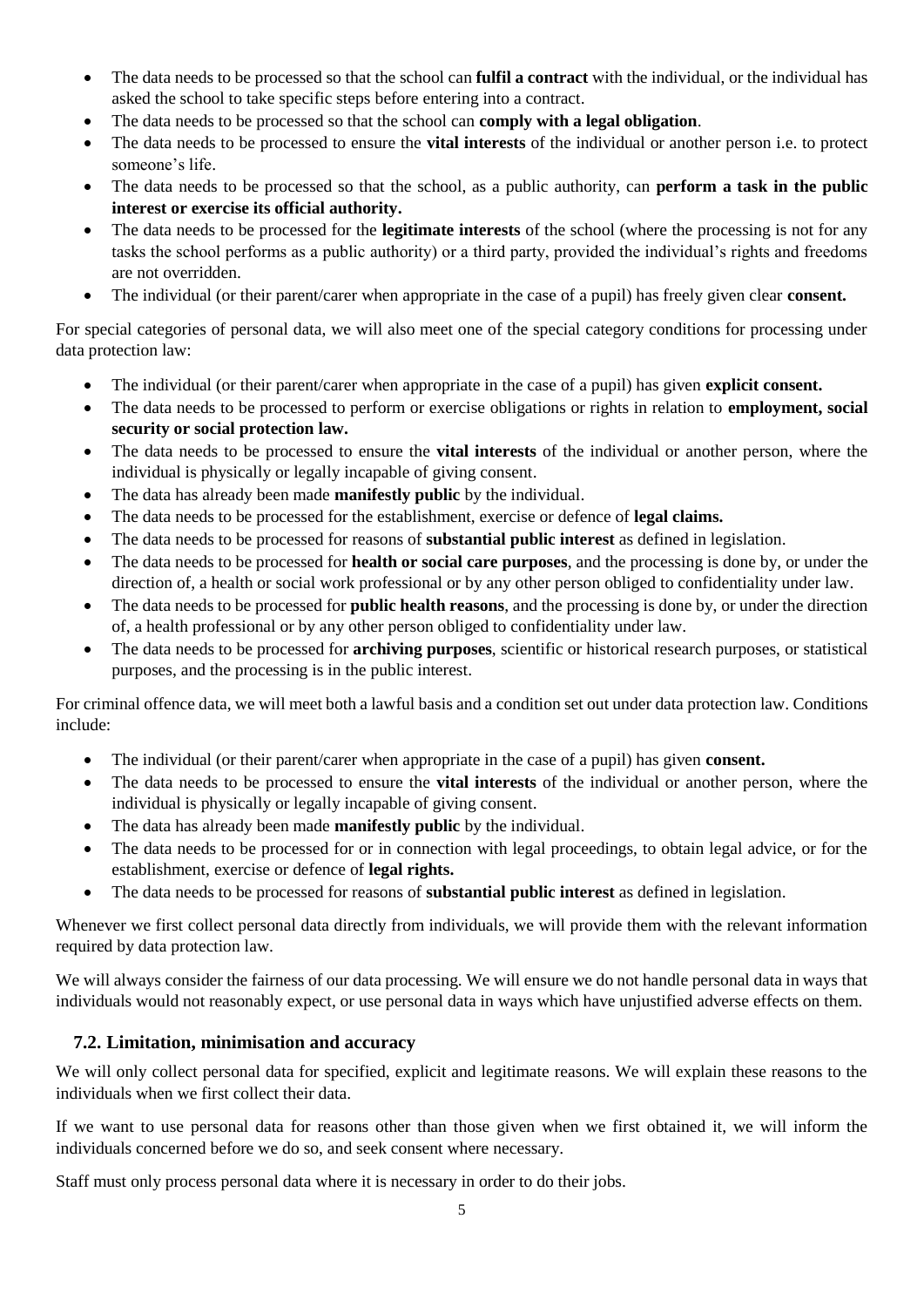We will keep data accurate and, where necessary, up to date. Inaccurate data will be rectified or erased when appropriate.

In addition, when staff no longer need the personal data they hold, they must ensure it is deleted or anonymised. This will be done in accordance with the school's record retention schedule.

### <span id="page-5-0"></span>**8. Sharing personal data**

We will not normally share personal data with anyone else without consent, but there are certain circumstances where we may be required to do so. These include, but are not limited to, situations where:

- There is an issue with a pupil or parent/carer that puts the safety of our staff at risk.
- We need to liaise with other agencies we will seek consent as necessary before doing this.
- Our suppliers or contractors need data to enable us to provide services to our staff and pupils for example, IT companies. When doing this, we will:
	- $\triangleright$  Only appoint suppliers or contractors which can provide sufficient guarantees that they comply with UK data protection law.
	- $\triangleright$  Establish a contract with the supplier or contractor to ensure the fair and lawful processing of any personal data we share.
	- $\triangleright$  Only share data that the supplier or contractor needs to carry out their service.

We will also share personal data with law enforcement and government bodies where we are legally required to do so.

We may also share personal data with emergency services and local authorities to help them to respond to an emergency situation that affects any of our pupils or staff.

Where we transfer personal data internationally, we will do so in accordance with UK data protection law.

## <span id="page-5-1"></span>**9. Subject access requests and other rights of individuals**

#### <span id="page-5-2"></span>**9.1. Subject access requests**

Individuals have a right to make a 'subject access request' to gain access to personal information that the school holds about them. This includes:

- Confirmation that their personal data is being processed
- Access to a copy of the data
- The purposes of the data processing
- The categories of personal data concerned
- Who the data has been, or will be, shared with
- How long the data will be stored for, or if this isn't possible, the criteria used to determine this period
- Where relevant, the existence of the right to request rectification, erasure or restriction, or to object to such processing
- The right to lodge a complaint with the ICO or another supervisory authority
- The source of the data, if not the individual
- Whether any automated decision-making is being applied to their data, and what the significance and consequences of this might be for the individual
- The safeguards provided if the data is being transferred internationally.

Subject access requests can be submitted in any form, but we may be able to respond to requests more quickly if they are made in writing and include:

- Name of individual
- Correspondence address
- Contact number and email address
- Details of the information requested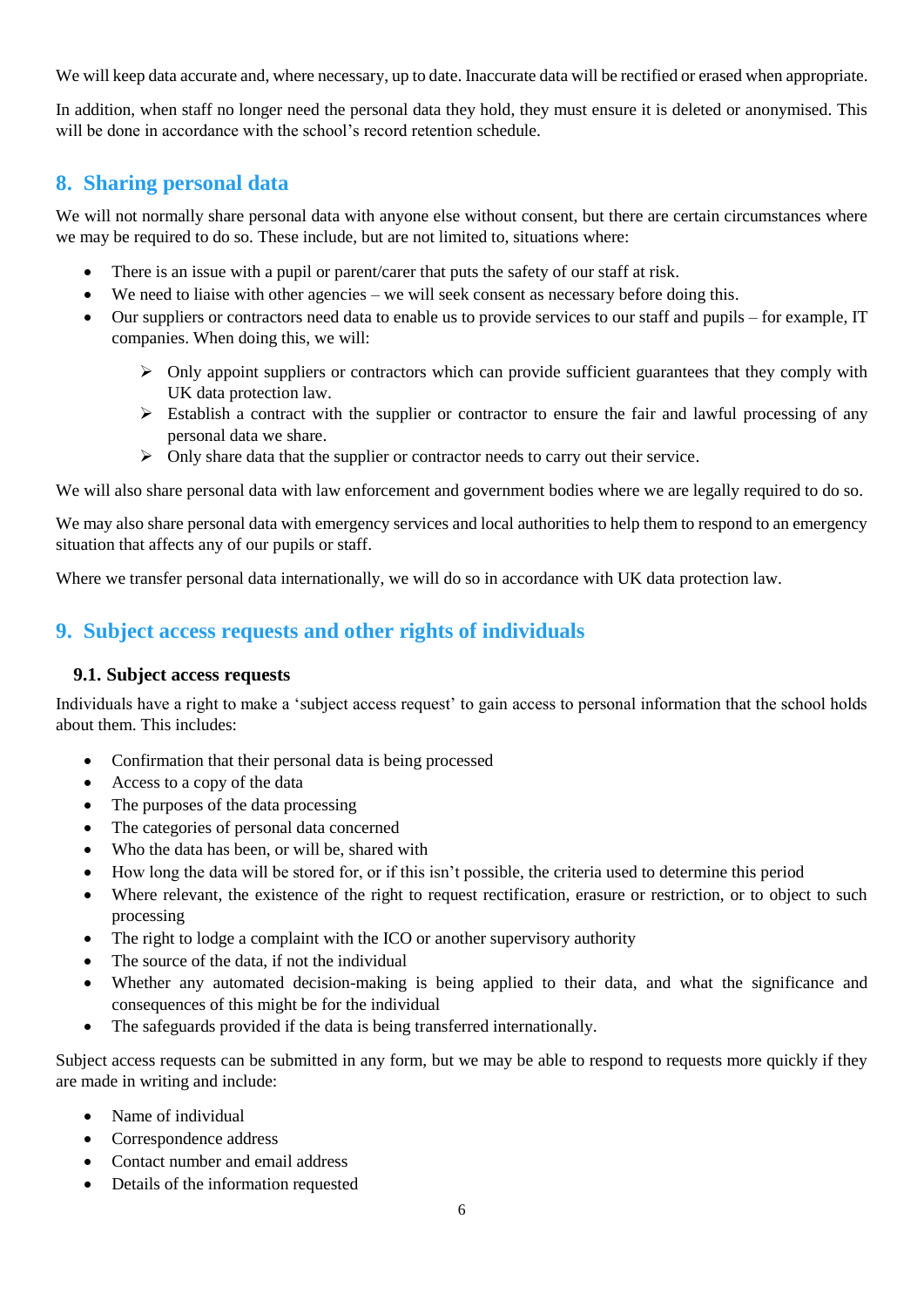If staff receive a subject access request in any form they must immediately forward it to the DPO.

#### <span id="page-6-0"></span>**9.2. Children and subject access requests**

Personal data about a child belongs to that child, and not the child's parents or carers. For a parent or carer to make a subject access request with respect to their child, the child must either be unable to understand their rights and the implications of a subject access request, or have given their consent.

Children below the age of 12 are generally not regarded to be mature enough to understand their rights and the implications of a subject access request. Therefore, most subject access requests from parents or carers of pupils at our school may be granted without the express permission of the pupil. This is not a rule and a pupil's ability to understand their rights will always be judged on a case-by-case basis.

#### <span id="page-6-1"></span>**9.3. Responding to subject access requests**

When responding to requests, we:

- May ask the individual to provide 2 forms of identification.
- May contact the individual via phone to confirm the request was made.
- Will respond without delay and within 1 month of receipt of the request (or receipt of the additional information needed to confirm identity, where relevant).
- Will provide the information free of charge.
- May tell the individual we will comply within 3 months of receipt of the request, where a request is complex or numerous. We will inform the individual of this within 1 month, and explain why the extension is necessary.

We may not disclose information for a variety of reasons, such as if it:

- Might cause serious harm to the physical or mental health of the pupil or another individual.
- Would reveal that the child is being or has been abused, or is at risk of abuse, where the disclosure of that information would not be in the child's best interests.
- Would include another person's personal data that we can't reasonably anonymise, and we don't have the other person's consent and it would be unreasonable to proceed without it.
- Is part of certain sensitive documents, such as those related to crime, immigration, legal proceedings or legal professional privilege, management forecasts, negotiations, confidential references, or exam scripts.

If the request is unfounded or excessive, we may refuse to act on it, or charge a reasonable fee to cover administrative costs. We will take into account whether the request is repetitive in nature when making this decision.

When we refuse a request, we will tell the individual why, and tell them they have the right to complain to the ICO or they can seek to enforce their subject access right through the courts.

#### <span id="page-6-2"></span>**9.4. Other data protection rights of the individual**

In addition to the right to make a subject access request (see above), and to receive information when we are collecting their data about how we use and process it (see section 7), individuals also have the right to:

- Withdraw their consent to processing at any time.
- Ask us to rectify, erase or restrict processing of their personal data (in certain circumstances).
- Prevent use of their personal data for direct marketing.
- Object to processing which has been justified on the basis of public interest, official authority or legitimate interests.
- Challenge decisions based solely on automated decision making or profiling (i.e. making decisions or evaluating certain things about an individual based on their personal data with no human involvement).
- Be notified of a data breach (in certain circumstances).
- Make a complaint to the ICO.
- Ask for their personal data to be transferred to a third party in a structured, commonly used and machinereadable format (in certain circumstances).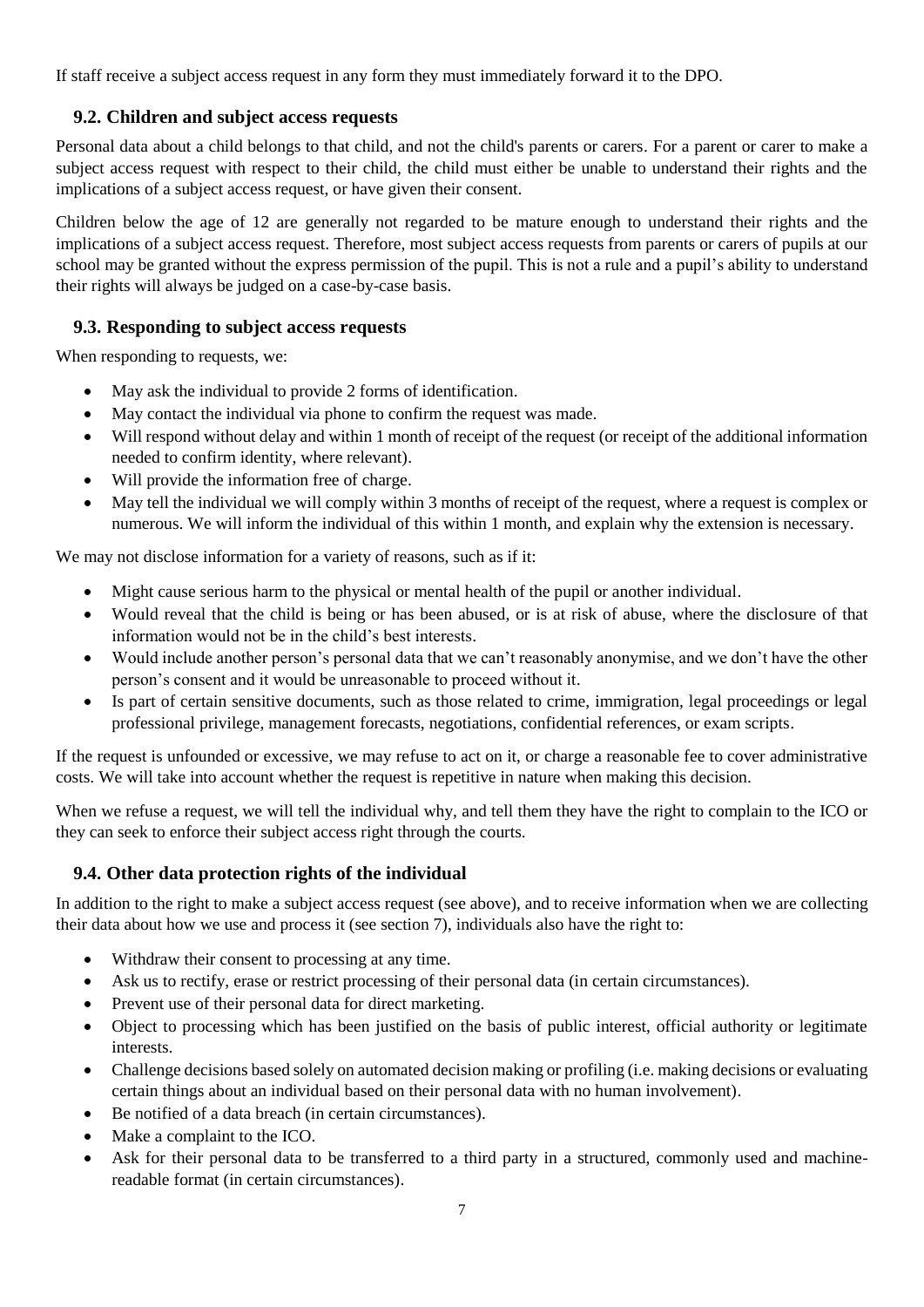Individuals should submit any request to exercise these rights to the DPO. If staff receive such a request, they must immediately forward it to the DPO.

## <span id="page-7-0"></span>**10.Parental requests to see the educational record**

In academies, including free schools, and independent schools, there is no automatic parental right of access to their child's educational record. However, the trust seeks to meet parental requests to see their child's educational record as for maintained schools:

*Parents, or those with parental responsibility, have a legal right to free access to their child's educational record in a maintained school (which includes most information about a pupil) within 15 school days of receipt of a written request.*

*If the request is for a copy of the educational record, the school may charge a fee to cover the cost of supplying it.*

*This right applies as long as the pupil concerned is aged under 18.*

*There are certain circumstances in which this right can be denied, such as if releasing the information might cause serious harm to the physical or mental health of the pupil or another individual, or if it would mean releasing exam marks before they are officially announced.*

#### <span id="page-7-1"></span>**11.Biometric recognition systems**

Where we use pupils' biometric data as part of an automated biometric recognition system (for example, pupils access to a library system using finger prints) we will comply with the requirements of the [Protection of Freedoms Act 2012.](https://www.legislation.gov.uk/ukpga/2012/9/section/26)

Parents/carers will be notified before any biometric recognition system is put in place or before their child first takes part in it. The school will get written consent from at least one parent or carer before we take any biometric data from their child and first process it.

Parents/carers and pupils have the right to choose not to use the school's biometric system(s). We will provide alternative means of accessing the relevant services for those pupils.

Parents/carers and pupils can withdraw consent, at any time, and we will make sure that any relevant data already captured is deleted.

As required by law, if a pupil refuses to participate in, or continue to participate in, the processing of their biometric data, we will not process that data irrespective of any consent given by the pupil's parent(s)/carer(s).

Where staff members or other adults use the school's biometric system(s), we will also obtain their consent before they first take part in it, and provide alternative means of accessing the relevant service if they object. Staff and other adults can also withdraw consent at any time, and the school will delete any relevant data already captured.

### <span id="page-7-2"></span>**12.CCTV**

We use CCTV in various locations around some or all school sites to ensure it remains safe. We will follow the ICO's [guidance](https://ico.org.uk/for-organisations/guide-to-data-protection/key-dp-themes/guidance-on-video-surveillance/) for the use of CCTV, and comply with data protection principles.

We do not need to ask individuals' permission to use CCTV, but we make it clear where individuals are being recorded. Security cameras are clearly visible and accompanied by prominent signs explaining that CCTV is in use.

Any enquiries about the CCTV system should be directed to the relevant school office.

### <span id="page-7-3"></span>**13.Photographs and videos**

As part of our trust and school activities, we may take photographs and record images of individuals within our trust schools.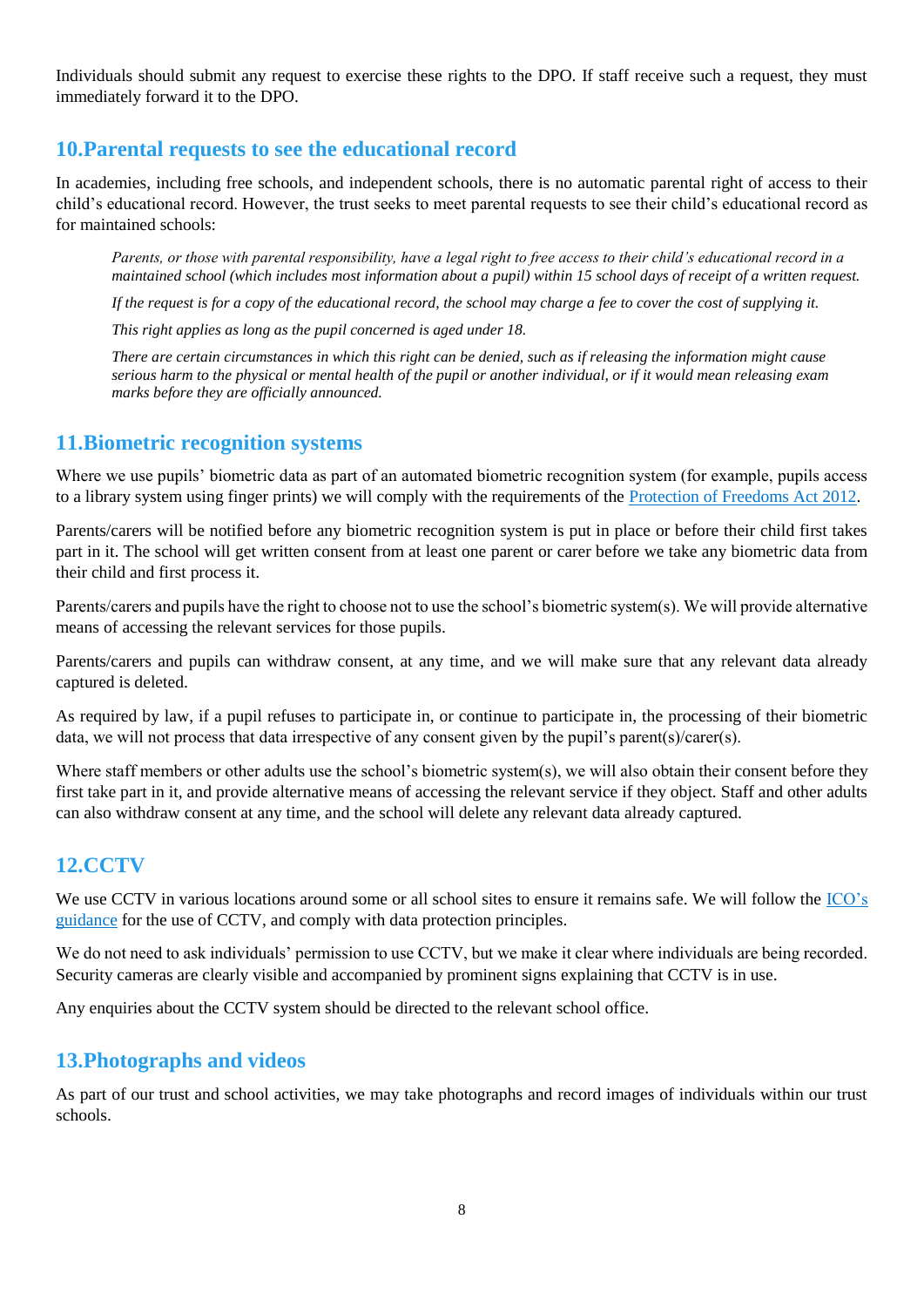We will obtain written consent from parents/carers for photographs and videos to be taken of their child for communication, marketing and promotional materials. We will clearly explain how the photograph and/or video will be used to both the parent/carer and pupil.

Any photographs and videos taken by parents/carers at trust/school events for their own personal use are not covered by data protection legislation. However, we will ask that photos or videos with other pupils are not shared publicly on social media for safeguarding reasons, unless all the relevant parents/carers have agreed to this.

Where the trust/school takes photographs and videos, uses may include:

- Within school on notice boards and in school and trust magazines, brochures, newsletters, etc.
- Outside of school/trust by external agencies such as the school photographer, newspapers, campaigns.
- Online on our school and trust websites or social media pages.

Consent can be refused or withdrawn at any time. If consent is withdrawn, we will delete the photograph or video and not distribute it further.

When using photographs and videos in this way we will not accompany them with any other personal information about the child, to ensure they cannot be identified.

See our child protection and safeguarding policy/photography policy/other relevant policy for more information on our use of photographs and videos.

## <span id="page-8-0"></span>**14.Data protection by design and default**

We will put measures in place to show that we have integrated data protection into all of our data processing activities, including:

- Appointing a suitably qualified DPO, and ensuring they have the necessary resources to fulfil their duties and maintain their expert knowledge.
- Only processing personal data that is necessary for each specific purpose of processing, and always in line with the data protection principles set out in relevant data protection law (see section 6).
- Completing data protection impact assessments where the school's processing of personal data presents a high risk to rights and freedoms of individuals, and when introducing new technologies (the DPO will advise on this process).
- Integrating data protection into internal documents including this policy, any related policies and privacy notices.
- Regularly training members of staff on data protection law, this policy, any related policies and any other data protection matters; we will also keep a record of attendance.
- Regularly conducting reviews and audits to test our privacy measures and make sure we are compliant.
- Appropriate safeguards being put in place if we transfer any personal data outside of the UK, where different data protection laws may apply.
- Maintaining records of our processing activities, including:
	- $\triangleright$  For the benefit of data subjects, making available the name and contact details of our school and DPO and all information we are required to share about how we use and process their personal data (via our privacy notices).
	- $\triangleright$  For all personal data that we hold, maintaining an internal record of the type of data, type of data subject, how and why we are using the data, any third-party recipients, any transfers outside of the UK and the safeguards for those, retention periods and how we are keeping the data secure.

## <span id="page-8-1"></span>**15.Data security and storage of records**

We will protect personal data and keep it safe from unauthorised or unlawful access, alteration, processing or disclosure, and against accidental or unlawful loss, destruction or damage.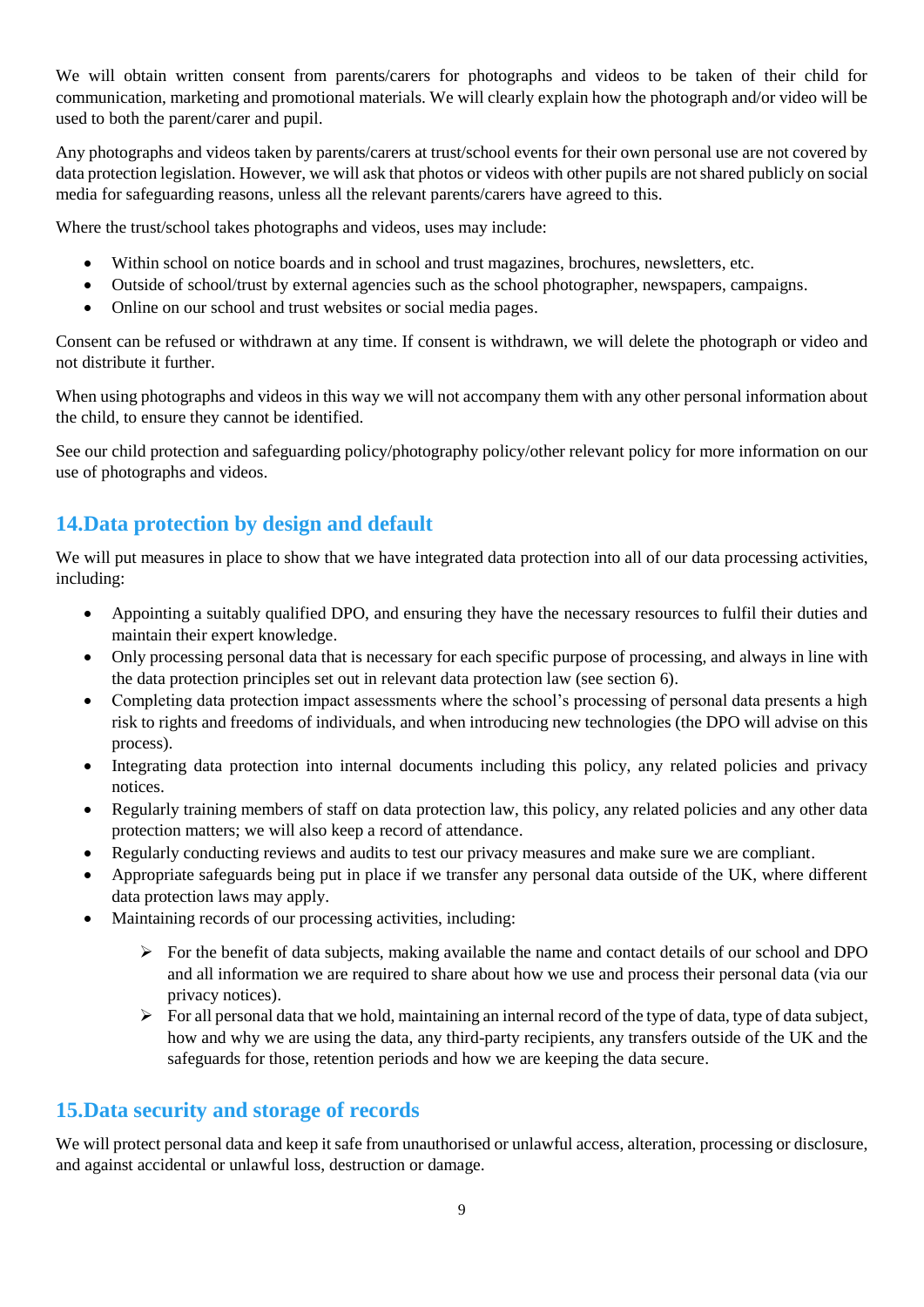In particular:

- Paper-based records and portable electronic devices, such as laptops and hard drives that contain personal data, are kept under lock and key when not in use.
- Papers containing confidential personal data must not be left on office and classroom desks, on staffroom tables, or left anywhere else where there is general access.
- Where personal information needs to be taken off site, staff must sign it in and out from the school office.
- Passwords that are at least 10 characters long containing letters and numbers are used to access school computers, laptops and other electronic devices. Staff and pupils are reminded that they should not reuse passwords from other sites.
- Encryption software is used to protect all portable devices and removable media, such as laptops and USB devices.
- Staff, pupils or governors who store personal information on their personal devices are expected to follow the same security procedures as for school-owned equipment (see our related online safety policy/ICT policy/acceptable use agreement/policy on acceptable use).
- Where we need to share personal data with a third party, we carry out due diligence and take reasonable steps to ensure it is stored securely and adequately protected (see section 8).

## <span id="page-9-0"></span>**16.Disposal of records**

Personal data that is no longer needed will be disposed of securely. Personal data that has become inaccurate or out of date will also be disposed of securely, where we cannot or do not need to rectify or update it.

For example, we will shred or incinerate paper-based records, and overwrite or delete electronic files. We may also use a third party to safely dispose of records on the school's behalf. If we do so, we will require the third party to provide sufficient guarantees that it complies with data protection law.

## <span id="page-9-1"></span>**17.Personal data breaches**

The school will make all reasonable endeavours to ensure that there are no personal data breaches.

In the unlikely event of a suspected data breach, we will follow the procedure set out in appendix 1.

When appropriate, we will report the data breach to the ICO within 72 hours after becoming aware of it. Such breaches in a school context may include, but are not limited to:

- A non-anonymised dataset being published on the school website which shows the exam results of pupils eligible for the pupil premium.
- Safeguarding information being made available to an unauthorised person.
- The theft of a school laptop containing non-encrypted personal data about pupils.

## <span id="page-9-2"></span>**18.Training**

All staff and governors are provided with data protection training as part of their induction process.

Data protection will also form part of continuing professional development, where changes to legislation, guidance or the school's processes make it necessary.

### <span id="page-9-3"></span>**19.Monitoring arrangements**

The DPO is responsible for monitoring and reviewing this policy.

This policy will be reviewed annually and approved by the board of trustees.

Note: the annual review frequency here reflects the Department for Education's recommendation in its [advice on](https://www.gov.uk/government/publications/statutory-policies-for-schools)  [statutory policies.](https://www.gov.uk/government/publications/statutory-policies-for-schools)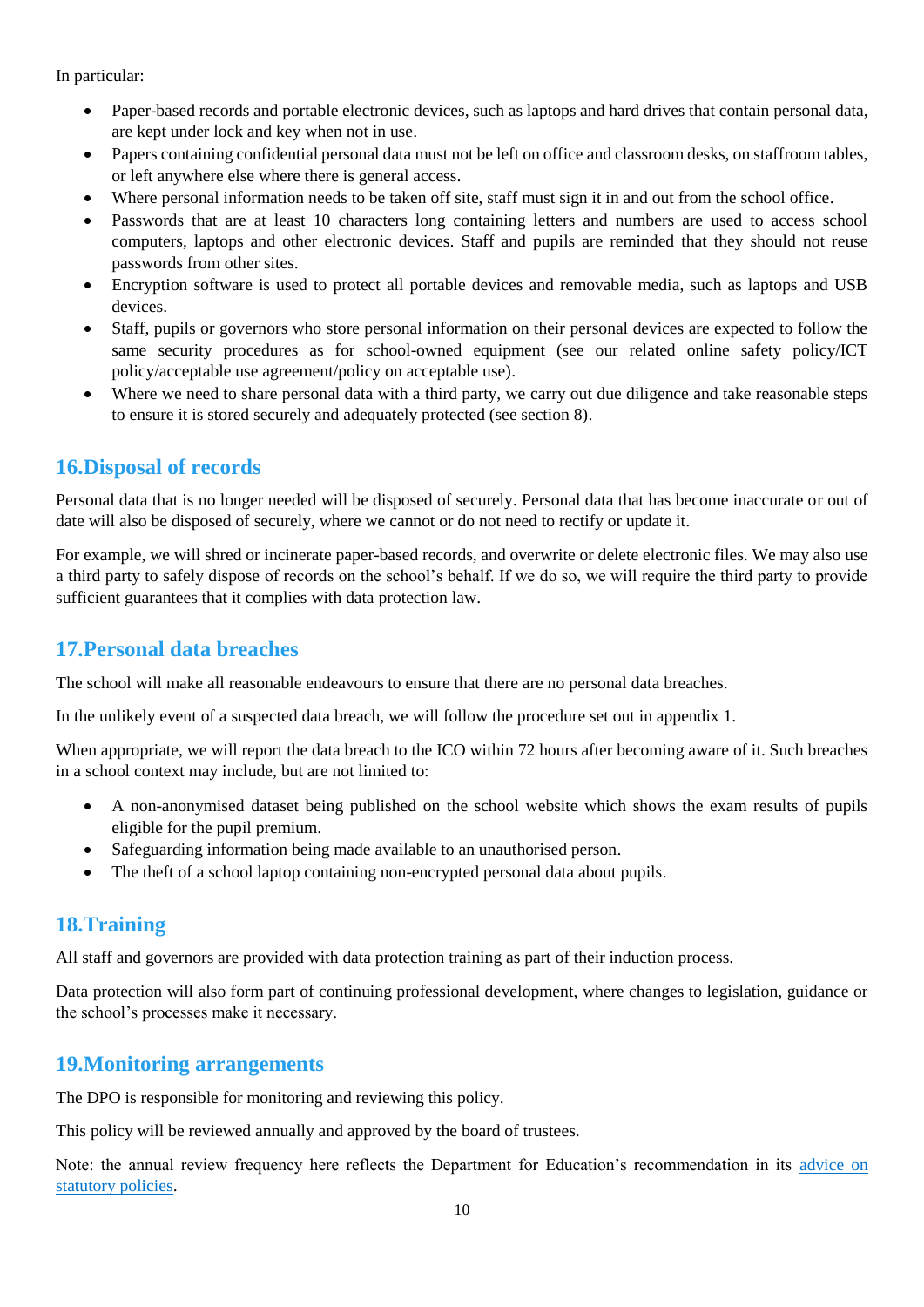# <span id="page-10-0"></span>**20.Links with other policies**

This data protection policy is linked to our:

Freedom of information publication scheme

As well as other policies (please request further information).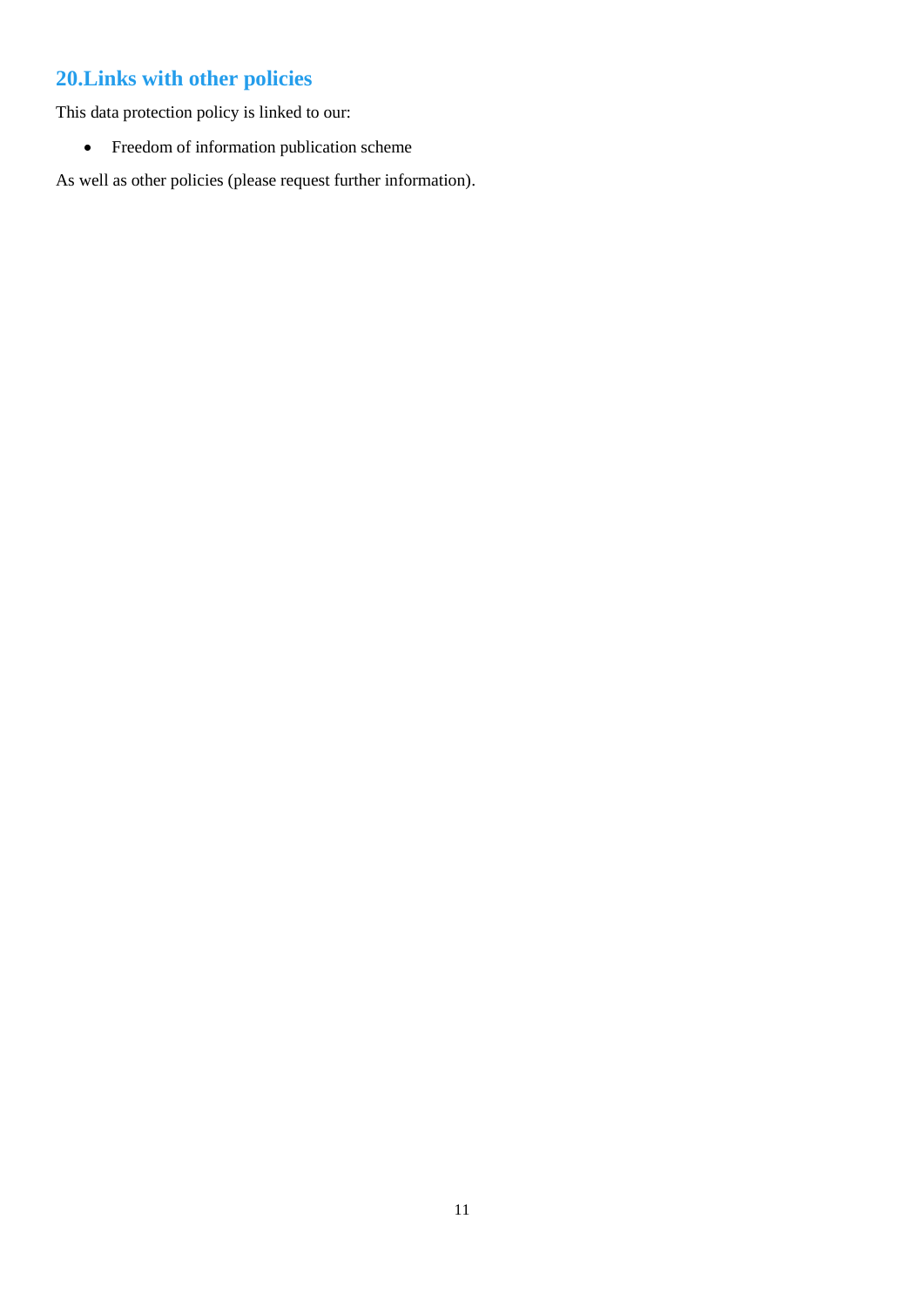#### <span id="page-11-0"></span>**Appendix 1: Personal data breach procedure**

This procedure is based on [guidance on personal data breaches](https://ico.org.uk/for-organisations/guide-to-the-general-data-protection-regulation-gdpr/personal-data-breaches/) produced by the Information Commissioner's Office (ICO).

- On finding or causing a breach, or potential breach, the staff member, governor or data processor must immediately notify the data protection officer (DPO) by emailing [david.etherton@boat.academy](mailto:david.etherton@boat.academy) as soon as possible.
- The DPO will investigate the report, and determine whether a breach has occurred. To decide, the DPO will consider whether personal data has been accidentally or unlawfully:
	- $\triangleright$  Lost
	- $\triangleright$  Stolen
	- > Destroyed
	- > Altered
	- $\triangleright$  Disclosed or made available where it should not have been
	- $\triangleright$  Made available to unauthorised people
- Staff and governors will cooperate with the investigation (including allowing access to information and responding to questions). The investigation will not be treated as a disciplinary investigation.
- If a breach has occurred or it is considered to be likely that is the case, the DPO will alert the headteacher, the chair of governors and/or chair of trustees as appropriate.
- The DPO will make all reasonable efforts to contain and minimise the impact of the breach. Relevant staff members or data processors should help the DPO with this where necessary, and the DPO should take external advice when required (e.g. from IT providers). (See the actions relevant to specific data types at the end of this procedure).
- The DPO will assess the potential consequences (based on how serious they are and how likely they are to happen) before and after the implementation of steps to mitigate the consequences.
- The DPO will work out whether the breach must be reported to the ICO and the individuals affected using the ICO's [self-assessment tool.](https://ico.org.uk/for-organisations/report-a-breach/personal-data-breach-assessment/)
- The DPO will document the decisions (either way), in case the decisions are challenged at a later date by the ICO or an individual affected by the breach. Documented decisions are stored on the trust's computer system.
- Where the ICO must be notified, the DPO will do this via the ['report a breach' page](https://ico.org.uk/for-organisations/report-a-breach/) of the ICO website, or through its breach report line (0303 123 1113), within 72 hours of the school's awareness of the breach. As required, the DPO will set out:
	- $\triangleright$  A description of the nature of the personal data breach including, where possible:
		- o The categories and approximate number of individuals concerned.
		- o The categories and approximate number of personal data records concerned.
	- $\triangleright$  The name and contact details of the DPO.
	- $\triangleright$  A description of the likely consequences of the personal data breach.
	- $\triangleright$  A description of the measures that have been, or will be taken, to deal with the breach and mitigate any possible adverse effects on the individual(s) concerned.
- If all the above details are not yet known, the DPO will report as much as they can within 72 hours of the school's awareness of the breach. The report will explain that there is a delay, the reasons why, and when the DPO expects to have further information. The DPO will submit the remaining information as soon as possible.
- Where the school is required to communicate with individuals whose personal data has been breached, the DPO will tell them in writing. This notification will set out:
	- $\triangleright$  A description, in clear and plain language, of the nature of the personal data breach.
	- $\triangleright$  The name and contact details of the DPO.
- A description of the likely consequences of the personal data breach.